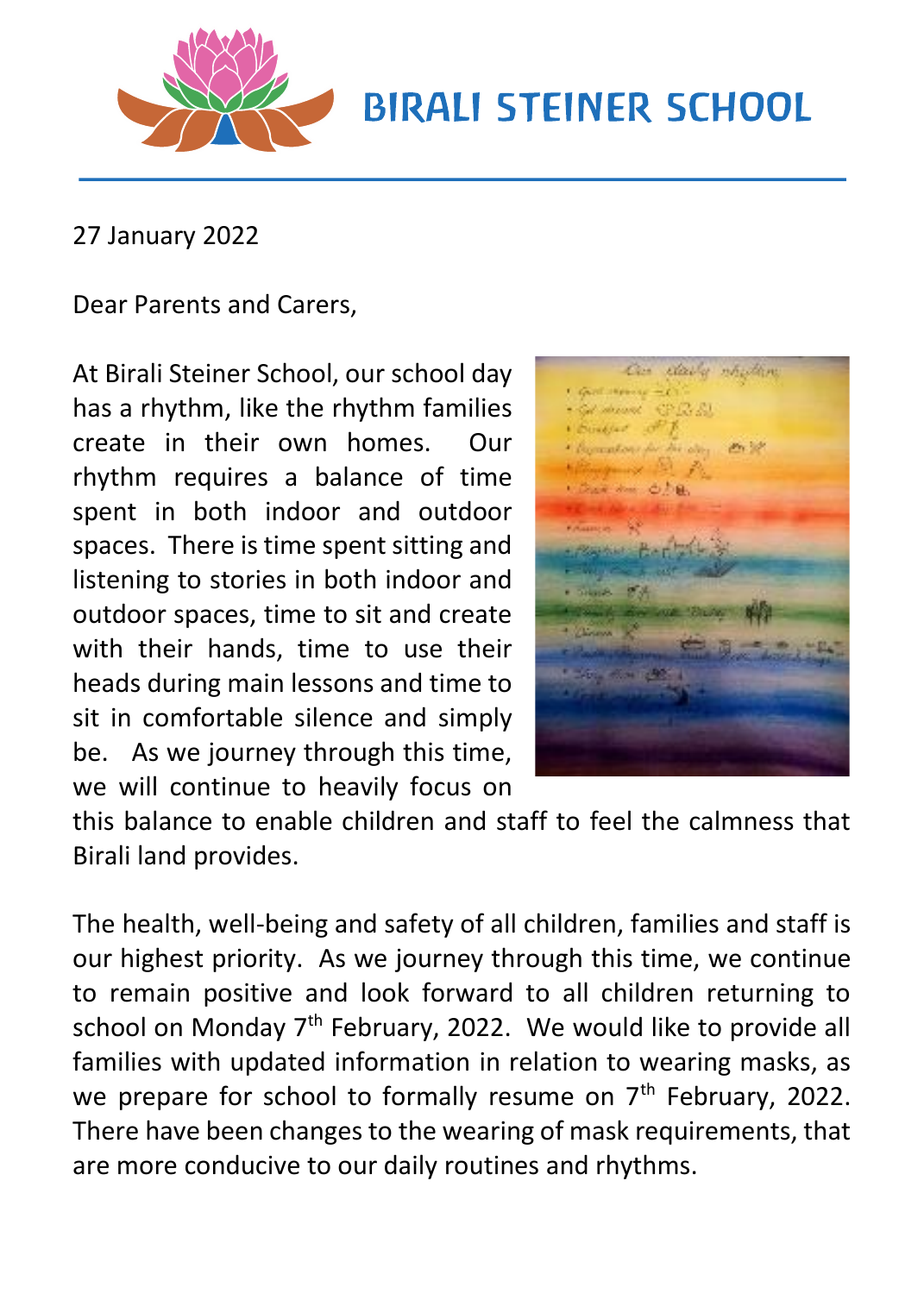*If your child is exempt from wearing a mask, please reach out and contact our school office. At present, student exemptions can be advised in the form of written parent communication (via email). Medical documentation is not required.* 

## **Wearing of Masks:**

- Masks are able to be removed when outdoors or indoors if 1.5 metres distance can be maintained from others
- Masks are not required when seated and 1.5 metres distance can be maintained. Our seating arrangement in our classrooms will allow students to maintain the required distancing and to not wear a mask at their desks.
- All high school students (12 years and over) are required to wear a mask unless they are seated indoors or outdoors, or are able to maintain a 1.5 metre distance from others
- Children under 12 years and people affected by a medical condition or disability do not lawfully have to wear a face mask
- Birali staff are required to wear masks while standing or moving about indoors. Staff are able to remove their masks when seated or if able to maintain a 1.5 metre distance from others while teaching or interacting with students or children

This updated information surrounding the wearing of masks allows our school to easily plan for our school day to follow the Steiner rhythm, enabling children to connect with indoor and outdoor spaces. This information also provides a great sense of calm, as we can provide our children and staff with the ability to connect uninhibited.

For more information in relation to wearing masks, please click on the link below;

[Mandatory face masks | Health and wellbeing | Queensland](https://www.qld.gov.au/health/conditions/health-alerts/coronavirus-covid-19/current-status/public-health-directions/mandatory-masks#msdynttrid=vP2daTkUsORxcibURZnBkuhLETLiFSlb9Rn8CQozkPg)  [Government \(www.qld.gov.au\)](https://www.qld.gov.au/health/conditions/health-alerts/coronavirus-covid-19/current-status/public-health-directions/mandatory-masks#msdynttrid=vP2daTkUsORxcibURZnBkuhLETLiFSlb9Rn8CQozkPg)